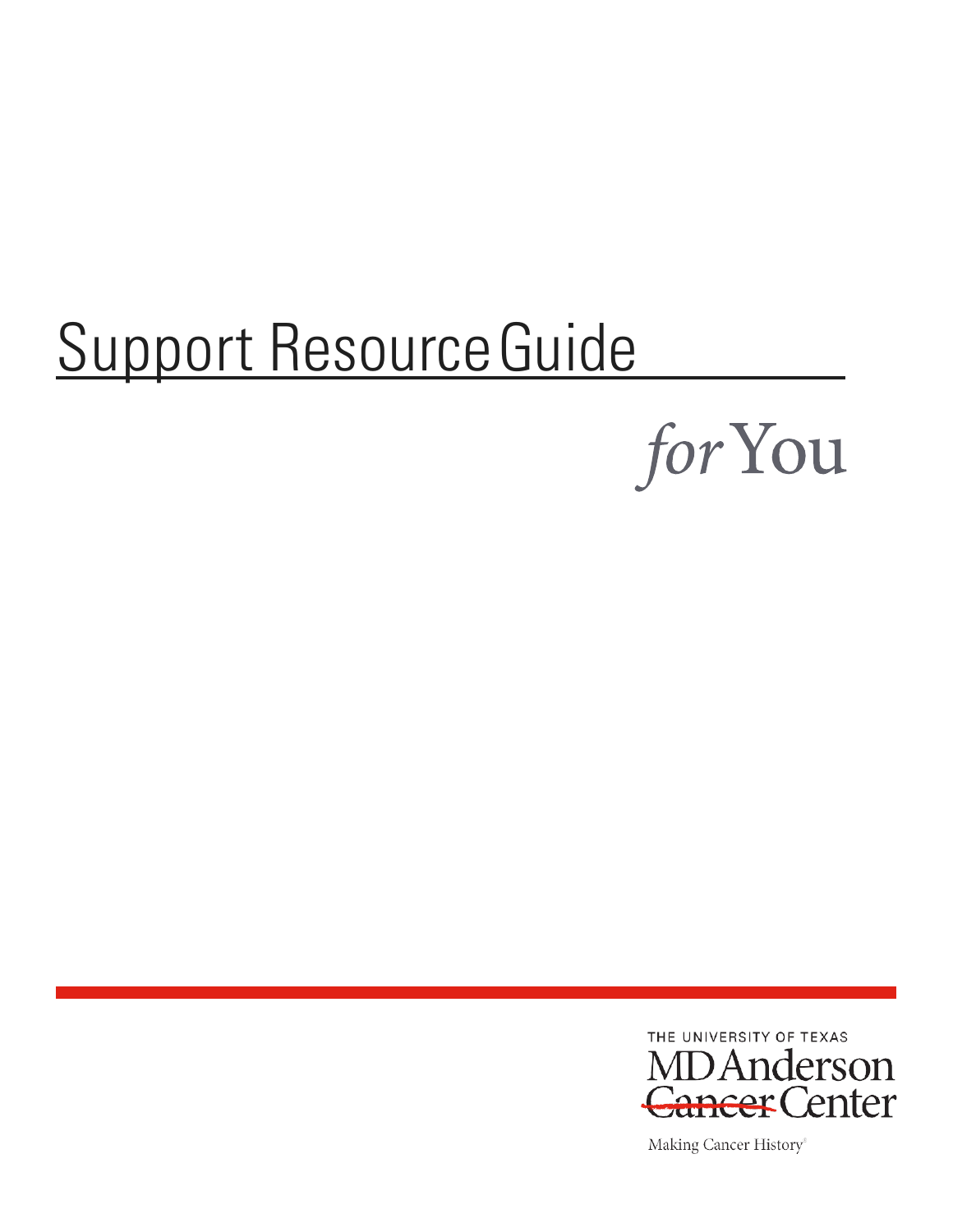## We are here to help you maintain your resilience and wellness

At MD Anderson, we offer a broad range of resourcesto support the work-life and family needs of our employees as they support our mission of Making Cancer History, and we understand the unsettling impact that the COVID-19 pandemic has had on families and caregivers. Listed in our new Support Resource Guide are key resources coordinated by Human Resources and other institutional partners aimed at supporting and assisting families in navigating this challenging time.

MD Anderson does not endorse any specific service or vendor. This resource guide is shared as a convenience for our employees and their family members searching for resources.

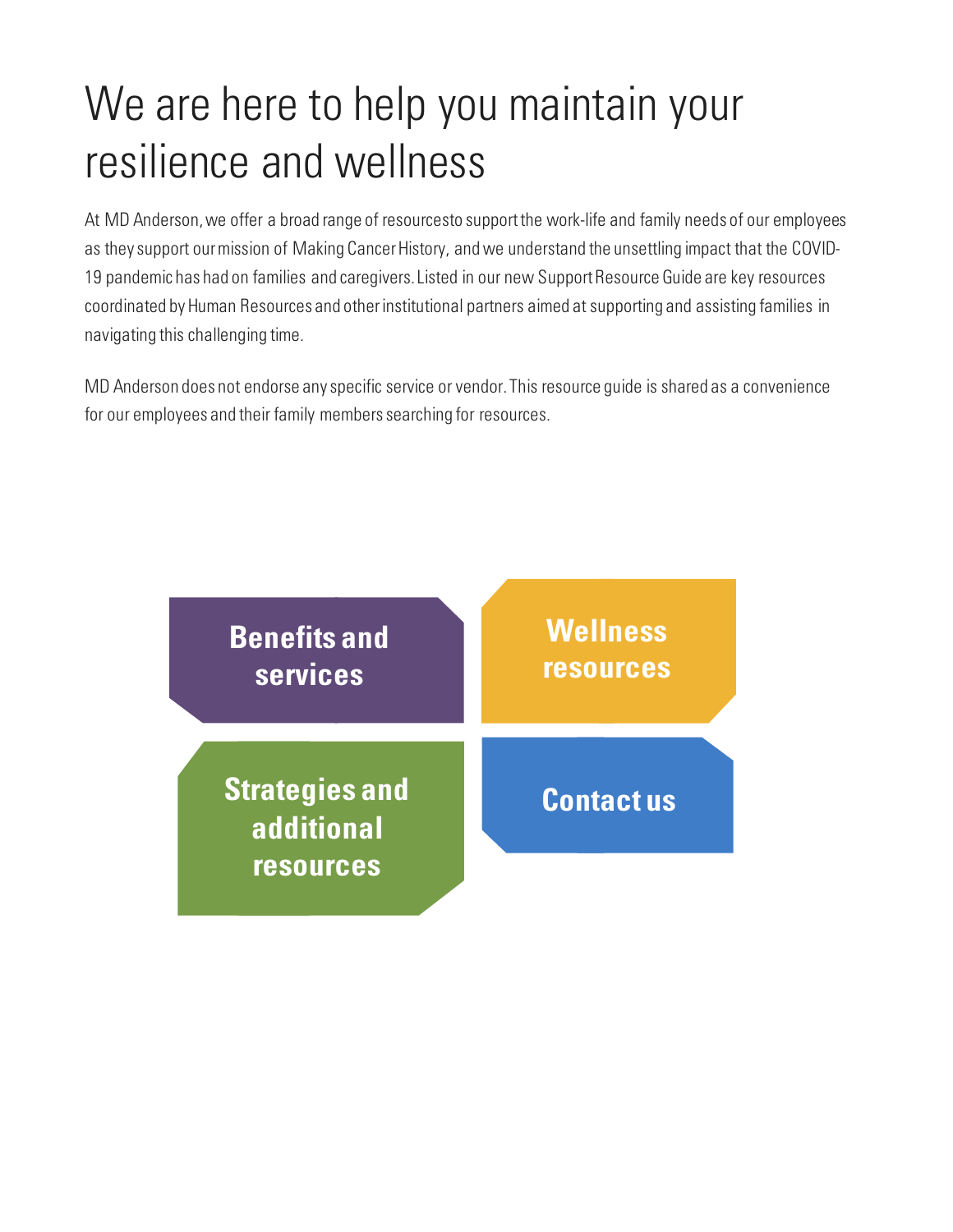for You

### **Benefits and services**

#### <span id="page-2-0"></span>**Faculty Benefits and Services**

[The Faculty Benefits and Services area of PRS](https://inside.mdanderson.org/departments/prs/faculty-benefits-and-services.html) is primarily responsible for managing and administering faculty benefits. This includes medical and life insurance coverage, retirement plans, recruiting and relocation and professional development. Questions regarding these benefits should be directed to 713-792-7600 or email PRS Faculty Benefit Services at [PRSFacBenSrvs@mdanderson.org.](mailto:PRSFacBenSrvs@mdanderson.org)

#### **[Bright Horizons P](http://www.backup.brighthorizons.com/)rograms**

Bright Horizons is a national network that offers back-up care for family members of all **ages, from**infants to seniors, including adults and children with special needs. Care is provided anywhere in the United States, Canada, and Puerto Rico. A care recipient issomeone you have primary responsibility for. To ensure that all employees have the opportunity to utilize this service, donating hours is not allowed. Employees are eligible for **100 hours** of back-up care each calendar year (**Jan. 1 to Dec. 31)**. Both center-care and in- home care options available. Schedule care for your loved ones 24 hours a day, seven days a week!

See the [Bright Horizons flyer](https://inside.mdanderson.org/humanresources/working-at-md-anderson/worklife-and-wellness/bh-100-hours-extra-days-support.pdf) for more info.

- Healthy Children: center-based care (ages 6 months to 13 years)
- Back-Up Care can be used for the following loved ones:
- Healthy Children: in-home care (no age limit)
- Special Needs Children: in-home care (no age limit)
- Adults and Seniors: in-home care (no age limit)

Registration is required prior to scheduling care. You can register for free online at [www.backup.brighthorizons.com](http://www.backup.brighthorizons.com/)

- Username: MDA
- Password: backupcare1
- Or call 1-877-242-2737 or 1-800-557-0847

MD Anderson covers most costs for the back-up care program. Bright Horizons handles all billing with providers, and money is never exchanged at the time of care. Participants may use up to 100 hours of care each calendar year (Jan. 1 to Dec. 31) Employees are billed for the co-pay after care is received:

- \$2 per hour per child for center-based care
- \$4 per hour for in-home care (rate applies for up to 3 dependents)

When you have to work, you need support for your family, especially right now. Whether school's closed, a regular caregiver is unavailable, or you need a care provider for your mom, dad, or elder relative, rely on Bright Horizons Additional Family Support to help you find:

- Sitters, virtual sitting, housekeepers, and pet care through a premium account on Sittercity, which includes a waived Membership fee (\$150 value) and free basic background checks
- Discounts on a local, high-touch placement service of trained, screened nannies for full-time child care
- Senior care solutions, including care companions, an online needs assessment, senior housing search and evaluation tools
- Discounted online tutoring and testing

For questions, please email [Worklife@mdanderson.org](mailto:Worklife@mdanderson.org)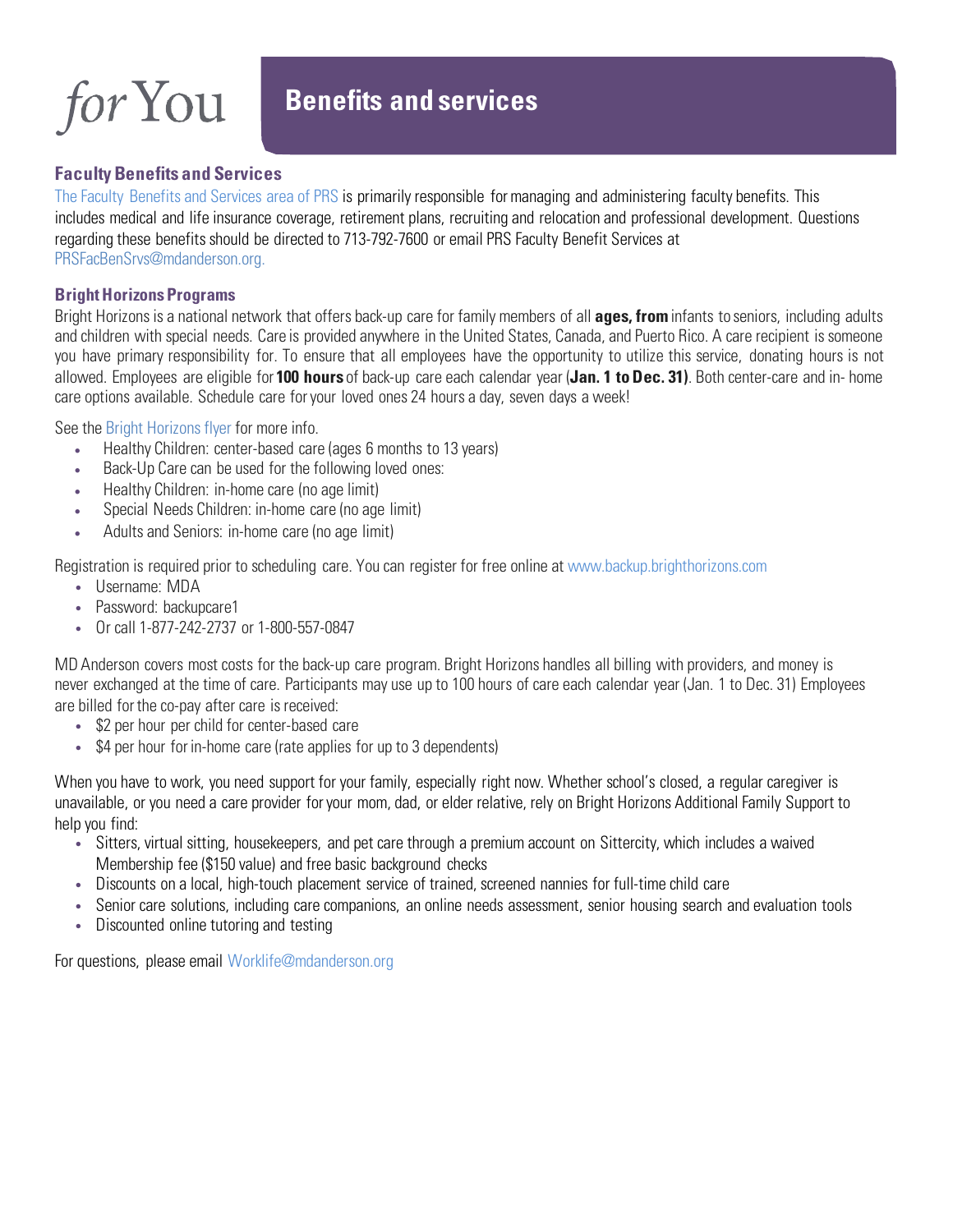

### **Benefits and services**

#### **College Coach Program**

Expert Education Assistance for Your Child Take the worry out of your child's educational future with Bright Horizons College Coach®. Your free benefit gives you access to a team of college admissions and finance experts who can help you maximize your child's chances of admissions success and plan for college costs. Live events, one-on-one guidance, and online resources assist with all-important aspects of your student's education. You can also get expert advice on college lists and admissions essays. Register and complete your profile to access the most relevant and timely content for your family to support academic success.

- Find support now at <https://clients.brighthorizons.com/utmdacc>
- Employer Username: MDA | Password: Benefits4You
- Questions? Call (888) 527-3550 or email [mdanderson@getintocollege.com](mailto:mdanderson@getintocollege.com)

#### **A Place for Mom**

A free referral service helping families find nursing homes, assisted living, Alzheimer's care, retirement communities, home care and other senior care options. Their experienced Eldercare Advisors have assisted thousands of families with the difficult task of selecting senior care for their loved ones. Please email [Worklife@mdanderson.org](mailto:Worklife@mdanderson.org) for more information.

#### **Employee Discount Program**

Employees and retirees can access exclusive discounts on cellular service, rental cars, travel and lodging, and more. Exclusions may apply. Visit the [iDeal website](https://www.mdanderson.org/about-md-anderson/employee-resources/employee-discounts.html) to learn more.

#### **Identity Protection Services**

Blue Cross and Blue Shield of Texas (BCBSTX) provides employees, retirees, and their families who are covered under the UT SELECT or the UT CONNECT Medical Plan (both administered by BCBSTX) the opportunity to enroll in identity protection services. [Click here](https://www.utsystem.edu/offices/employee-benefits/identity-protection-services) [for more details.](https://www.utsystem.edu/offices/employee-benefits/identity-protection-services)

#### **24/7 Nurse Line: (1-888-315-9473)**

UT SELECT and UT CONNECT Blue Cross Blue Shield of Texas have registered nurses available 24/7. The nurse line can answer your health questions and help you decide whether you should go to the emergency room or urgent care center or make an appointment with your doctor.

#### **Health Advocacy Solutions (HAS)**

Get coordinated help and personal health care support from a team of experts. Features include:

- Help with understanding your care options and benefits;
- Help to find network providers and scheduling appointments;
- Ability to speak to the same health advocate for follow-up questions and discussions; and
- Coordinated help from your health advocate and other experts to connect you with the resources you need, when you need them.

You can contact a Health Advocate at (866) 882-2034, or you can chat live either online at bcbstx.com/UT or via the BCBSTX app (bcbstx.com/mobile).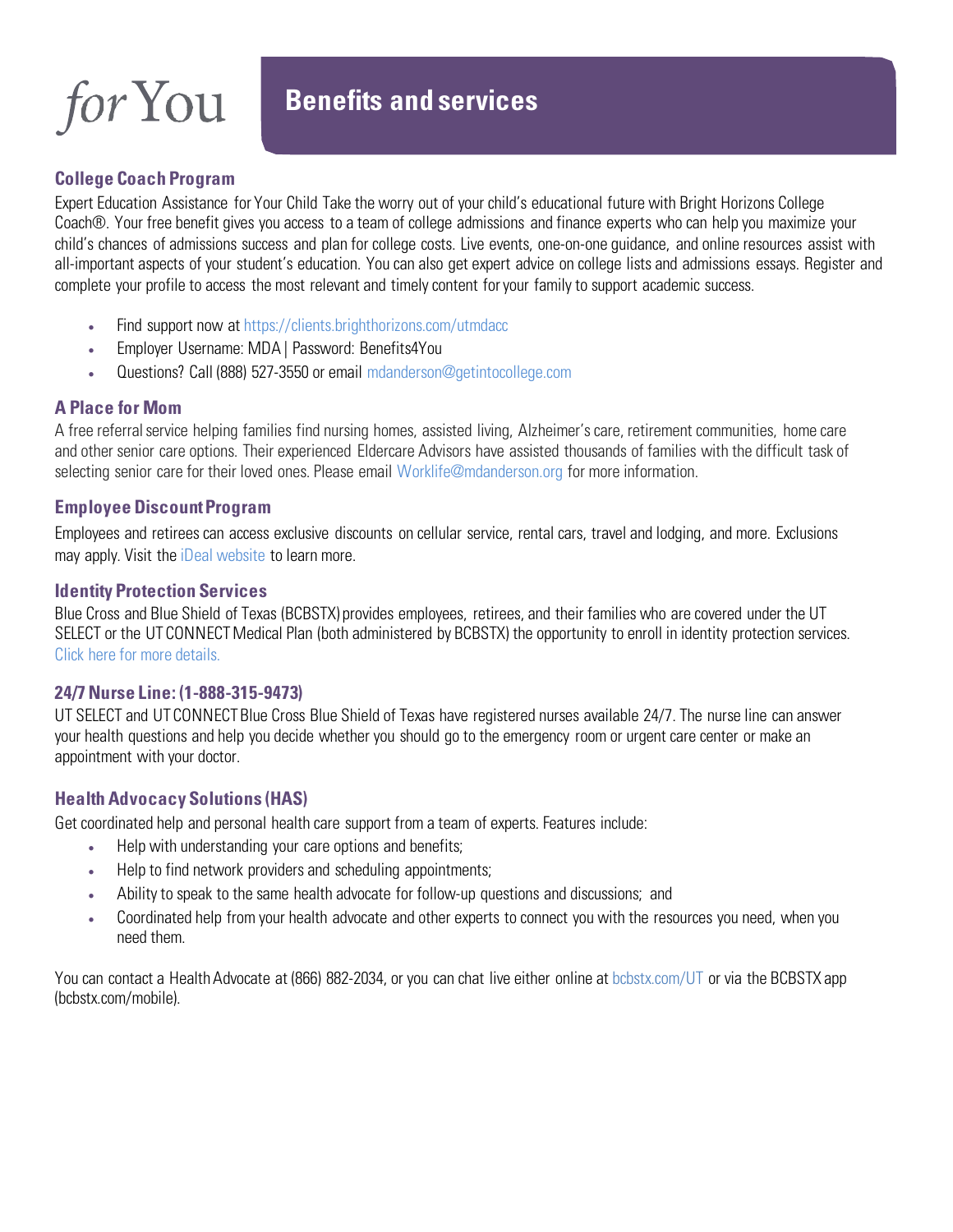#### **MDLIVE**

MDLIVE, a leading virtual visits vendor, lets you visit independently contracted MDLIVE board-certified doctors when you may need care. In addition, they may even write and send prescriptions to a nearby pharmacy (when appropriate).

- Treatment for many non-emergency medical conditions, including colds and flu, fever (age 3+), sinus infections, ear problems (age 12+), allergies, etc.; and
- MDLIVE offers virtual visits for behavioral health counseling. Speak with a licensed counselor, therapist, or psychiatrist for support. You can choose who you want to work with for issues such as anxiety, depression, relationship problems, trauma, loss and more. Behavioral health services are by appointment and with video connection only.
- Best of all, visits with MDLIVE have a \$0 copay for covered plan members, spouses and dependents.

Visit mdlive.com/bcbstx for more information.

## Time off and leave programs

MD Anderson employees have access to several leave options should the need arise where an employee has to be away for a medical reason or has to care for a loved one with a medical condition. Please see the [Leave Guide](https://www.mdanderson.org/about-md-anderson/employee-resources/leave/health-related-leave.html) for the most up to date information regarding current leave programs.

#### **Family and Medical Leave (FML)**

Under FML, you may take up to a total of 12 workweeks (480 hours for full-time employees; prorated for part-time employees) of leave during a 12 month period include, but is not limited to, the following reasons:

- Birth/care of a newborn
- Placement of a child with you through adoption, surrogacy or foster care, and to care for the child within 12 months of placement
- To care for the employee's [spouse, child or parent](https://www.mdanderson.org/about-md-anderson/employee-resources/leave/glossary.html) with a health condition
- For your own health condition that makes you unable to perform one or more essential job functions

To request FML, call the HR Leave Center at 713-745-3652 (5-FMLA) to discuss options. Be prepared to discuss specifics regarding the need for the leave. All information obtained bythe HR Leave Center is confidential. For full details, please see th[e Leave Guide.](https://www.mdanderson.org/about-md-anderson/employee-resources/leave/health-related-leave.html)

#### **Parental Leave**

Parental leave may be available if you are not yet eligible for FML and you need to take a leave of absence specifically for the birth or adoption of a child or placement of a foster child.

- Parental Leave provides job protection for time off.
- Parental Leave does not provide pay.
- Use of your accrued paid leave provides pay, separately.

#### **Reduced Paid Leave (RPL)**

The Reduced Paid Leave program is designed to assist employees with an illness or injury who have exhausted their Extended Illness Bank. RPL provides a reduced salary (50% of base pay prior to any required deductions) benefit during an illness period maximum of 90 calendar days. There is an application process and approval of this benefit requires certification from an approved Licensed Healthcare Provider. Approval of this benefit may not always coincide with the recommendation of the healthcare provider. The review and determination for the duration of awarded RPL is based on:

- The physical and/or cognitive demands of your position,
- The medical diagnosis leading to the surgery or treatment, and
- Recommendations using disability guidelines for the two criteria above.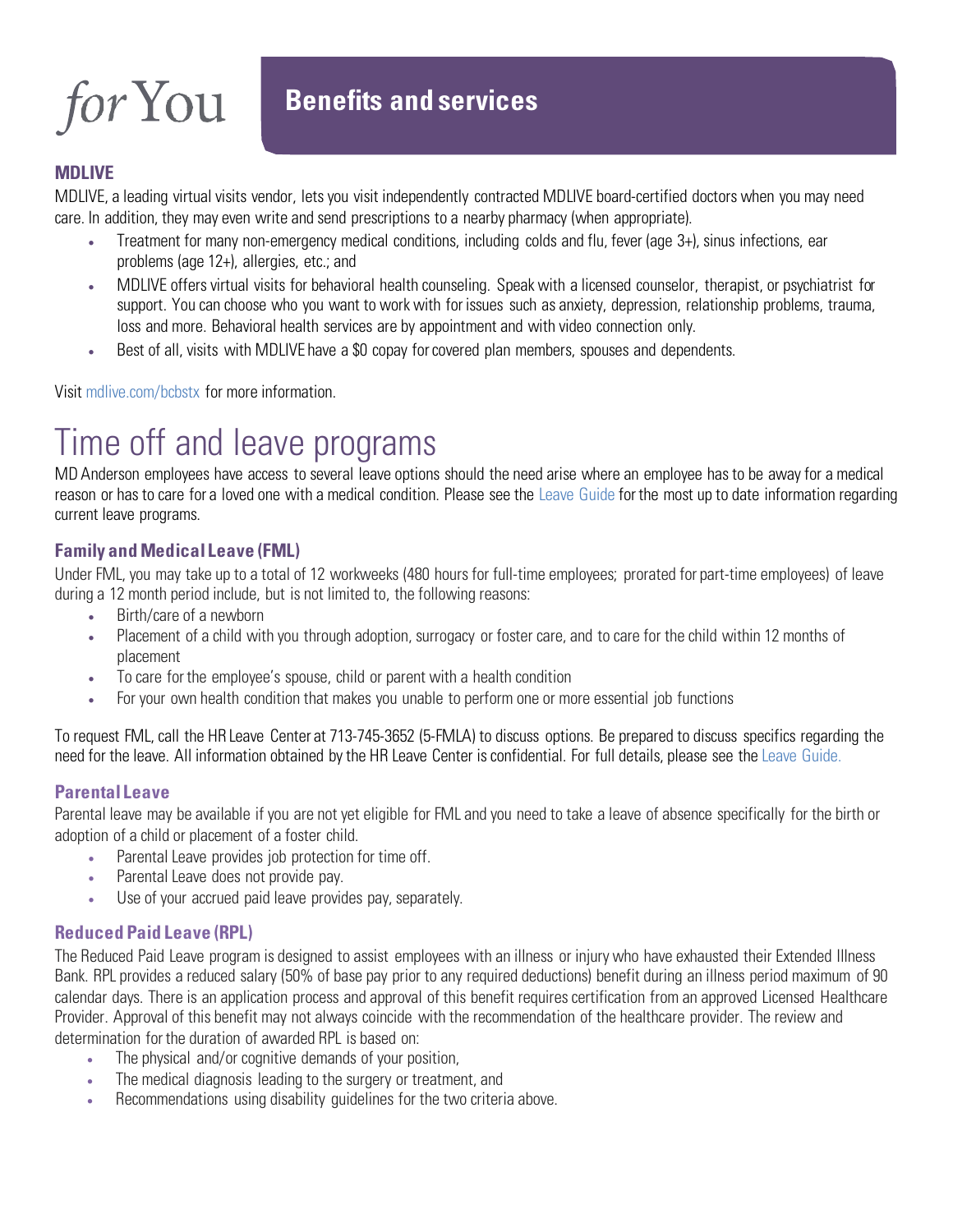#### **Recognition Leave (RCL)**

### **Benefits and services**

Recognition Leave provides a way managers can award classified employees who are employed as regular full-time or part-time employees with time for performance-related accomplishments. Faculty, educational trainees, hourly (non-benefits eligible), per diem and administrative staff employees are not eligible. Full-time employees are eligible for a maximum of 24 hours per fiscal year. Part-time employees are eligible for a maximum number of hours proportional to their percent of employment (example: a 50 percent employee is eligible for up to 12 hours). This award must be used within the fiscal year in which it is awarded or it is forfeited.

#### **Wellness Leave (WEL)**

To support employees in their journey of wellness, eligible employees have direct access to 16 hours of Extended Illness Bank (EIB) each fiscal year (prorated by FTE) of Wellness Leave to engage in preventative care or activities to care for themselves.

#### **Employee to Employee EIB Donation**

Employees may donate Extended Illness Bank (EIB) time to a specific employee. The donor must pay taxes on the donated hours. While employees may ask an employee for a donation, they are not allowed to refund the taxes to the donor or provide any type of payment as a result of the donation. For full details, please see th[e Leave Guide.](https://www.mdanderson.org/about-md-anderson/employee-resources/leave/health-related-leave.html)

#### **Major Disaster Donation Pool (MDDP)**

The Major Disaster Donation Pool (MDDP) was established in response to requests to support fellow employees affected by the COVID-19 pandemic and allows employees and faculty to donate Extended Illness Bank (EIB) or Paid Time Off (PTO) accruals to a pool to assist employees in need. The MDDP is a temporary benefit that is in effect when the President of the United States declares a major disaster. The pool closes if/when the disaster is declared to have ended.

Employees can donate:

- EIB Between 24 and 200 hours leaving a minimum of 80 hours in their EIB bank and/or
- PTO Between 24 hours and their maximum annual accrual of PTO leaving a minimum of 80 hours in their PTO bank.

For full details regarding eligible reasons to apply for time from the pool, please see th[e Leave Guide](https://www.mdanderson.org/about-md-anderson/employee-resources/leave/health-related-leave.html) or call the HR Leave Center at 713- 745-3652 (5-FMLA).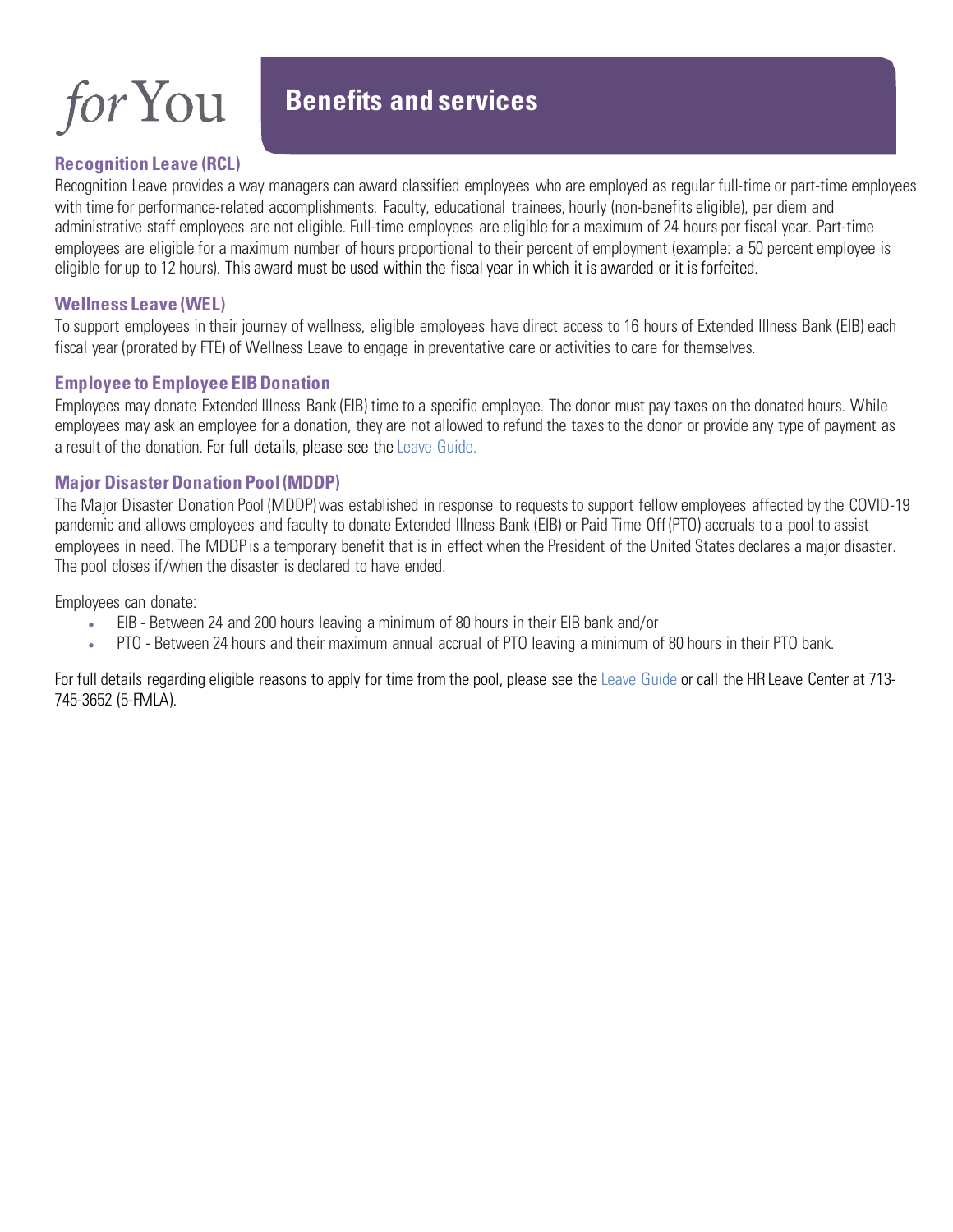### **Wellness resources**

#### <span id="page-6-0"></span>**Employee Assistance Program**

The EAP is here to help with life's problems, which on occasion challenge everyone. These may include family or relationship, work- related, emotional, legal, concerns about alcohol or drug use, or an array of other challenges. An experienced clinician is available to help guide you to solutions. EAP services are private and strictly confidential in accordance with applicable laws and institutional policies. For more information, please call 713-745-6901.

#### **Employee Wellness and Recognition**

We believe that wellness is an evolving process that encompasses the whole person, with many dimensions that can support achieving balance, purpose, and energy in your career and at home[. Click here to view our latest Wellness Resource Guide. F](https://mdacc.box.com/s/6exfe2npla8vv988yoy7ckxwngh6bdkz)or more information, please email [BeWell@mdanderson.org.](mailto:BeWell@mdanderson.org)

#### **Faculty Diversity, Equity, and Inclusion**

[The Office for Faculty Diversity, Equity and Inclusion w](https://inside.mdanderson.org/faculty-resources/wmfi/index.html)orks diligently to attract, retain and advance diverse faculty and strives to be the model for cancer centers across the nation. The Office facilitates women and minority faculty development, plans diversity initiatives, and creates programs to promote an environment of inclusiveness for all faculty. For questions, please email [facultyinclusion@mdanderson.org.](mailto:facultyinclusion@mdanderson.org)

#### **The Office of Institutional Diversity (OID)**

[OID](https://inside.mdanderson.org/departments/institutional-diversity/index.html) Staff is available to support all employees learn how to join the effort to add to the diversity in our workforce and create and maintain an inclusive working environment where all employees are respected, where different opinions and ideas are encouraged and valued, and where employees are empowered to give their personal best every day. You can reach out to them at [Diversity@mdanderson.org](mailto:Diversity@mdanderson.org) or call 713-745-3912.

#### **Ombuds Office**

[The Ombuds Office a](https://inside.mdanderson.org/departments/ombuds/index.html)t MD Anderson is here to help all employees including faculty, classified and administrative staff, trainees, postdocs and students with work-related concerns. We provide a voluntary, confidential, informal, impartial, and safe place to discuss concerns, issues, or conflicts. We assist teams in resolving conflict situations and we can also provide opportunities to learn more about resolving conflict in a positive way. Services are available to all workforce members as a confidential, informal, impartial, and safe place to discuss concerns, issues, or conflicts. To schedule an appointment, please call 713-792-4896 or email us a[t ombuds@mdanderson.org.](mailto:ombuds@mdanderson.org)

#### **Employee Engagement Council (EEC)**

[The Employee Engagement Council](https://inside.mdanderson.org/about-mdacc/employee-engagement-council/employee-engagement-council-.html) is a multidisciplinary team focused on mitigating burnout by connecting and improving faculty and employee wellness programs. As part of its ongoing commitment to our people, the institution transformed CREWS into a new Employee Engagement Council (EEC) that further supports the well-being of all workforce members. The interprofessional team of faculty and staff on the council focuses on alleviating the causes and symptoms of burnout to improve wellness and professional fulfillment with the goals of:

- Breaking down silos and connect the initiatives that support both faculty and employee wellness programs
- Focus on serving as a resource hub of expertise, education and supporting science
- Engage subject matter experts
- Align recommendations and guidance with evidence-based solutions
- Manage requests for wellness support from within the institution, as well as uphold institutional measuring and monitoring
- Coordinate efforts related to burnout and wellness with UT System and national efforts for health care and academia.

For questions, please email [EEC@mdanderson.org.](mailto:EEC@mdanderson.org)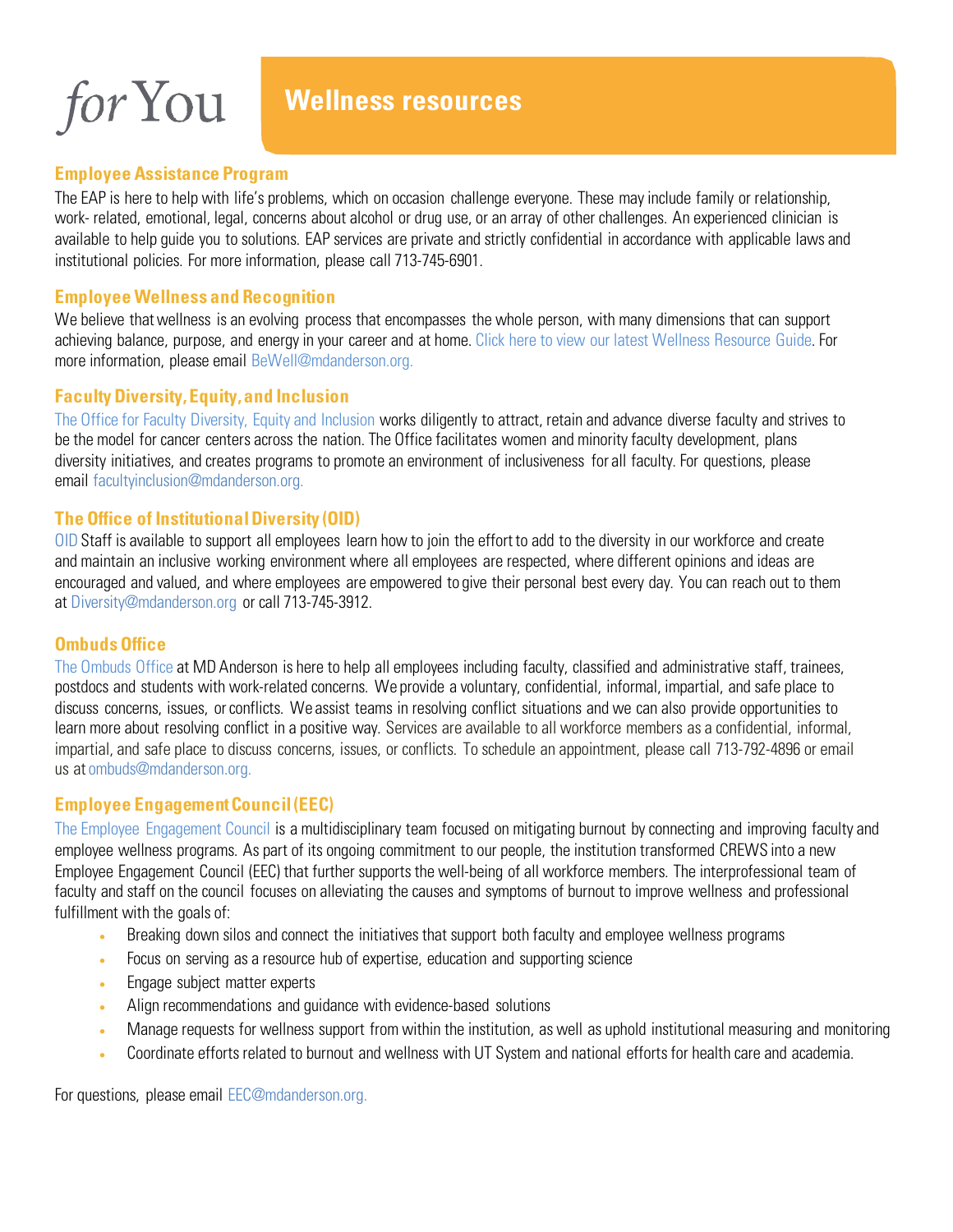

#### **Practitioner Peer Assistance Committee (PPAC)**

MD Anderson's [Practitioner Peer Assistance Committee \(PPAC\)](https://inside.mdanderson.org/faculty-resources/ppac/index.html) is a service provided to practitioners to help them in meeting the demands related to personal and work-related stress. The PPAC is a standing committee of the Medical Staff. As such, discussions about practitioners are strictly confidential. The PPAC is a committee composed of licensed independent practitioners (LIP) trained to offer peer help to any LIP in the institution who has a concern about a condition that might be affecting his or her performance. In addition the committee will provide consultation to any individual in the institution concerned about the performance or impairment of an LIP which might affect patient safety. The goal of the committee is to provide a means to intervene before a practitioner is severely impaired or creates a safety risk to patients and others.

To contact the PPAC office, please call 713-792-8555. A receptionist will take your contact information and a committee member will return your call as soon as possible.

#### **Division Wellness Leads Council**

The MDACC Division Wellness Leads Council will execute opportunities and interventions to lead the faculty and MDACC community in promoting professional wellness and fulfillment through efforts across:

- Academic and Professional Development
- Community and Culture
- Resiliency and Professional Engagement
- Practice Efficiency
- **Faculty Vitality**

For more information, please email [divisionwellness@mdanderson.org.](mailto:divisionwellness@mdanderson.org)

#### **Med TAC Coronavirus Response Educational Module**

The [Med TAC Coronavirus Response educational module](https://www.medtacglobal.org/coronavirus-response/) is available to employees free of charge, is based on the latest recommendations from the Centers for Disease Control and Prevention and other subject matter experts. The module can help you formulate plans and make decisions to keep yourself and your loved ones safe. The module offers information on the following:

- Caring for seniors or high-risk individuals in your home
- Coming home safely from work or other necessary trips
- Sending children to school or managing virtual learning

Members of our workforce can access the module at any time from any device by visiting medtacglobal.org/coronavirus-response or by scanning the QR code.

#### **Living Optimally in Times under Stress (LOTUS)**

LOTUS was developed to help you cultivate a support system based on mindfulness while helping to strengthen and build personal resilience. Blending both yoga and physical therapy practices, LOTUS delivers beginner level movement and mindfulness practices in a way for you to personalize it to fit your individual needs.

[Click here to download the LOTUS Compassionate Care in Crisis guide](https://mdacc.box.com/s/fzzn97k5an0n20eg8pq1r07g2fabvbqq)



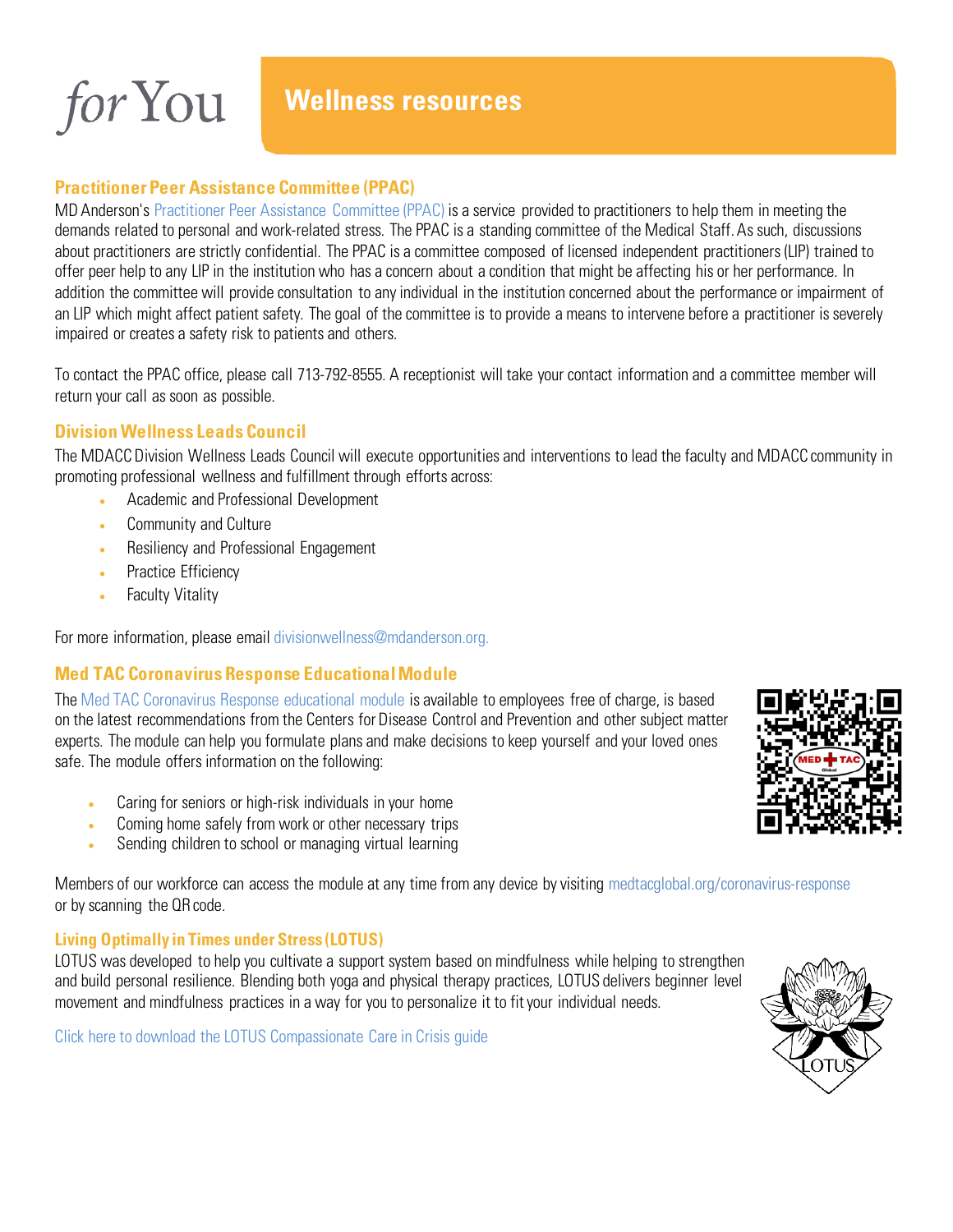**Wellness resources**

#### **Code Lavender**

The Department of Spiritual Care and Education offers a Code-Lavender Event to support the emotional and spiritual well-being for our care-team members and staff. This is a come and go experience held on work unit. Chaplains are available and a healthy snack is provided. Staff are free to take time to drop by as their schedule permits. Sessions are held for day, evening, and night shifts. Code Lavender is one way leaders can provide personalized care to their staff who provide so much compassion daily to patients, families, and each other during stressful times. To request a CODE LAVENDER contact Spiritual Care and Education at 713.504-2163.

#### **Re-Energize with BeWell Series**

During stressful times, it's necessary to take a break – for your mind and your body. To assist you, the BeWell team from Wellness and Recognition, and Catherine Russo, Research Assistant and Yoga Instructor will be hosting movement breaks, nutrition and stress management sessions for all employees on Mondays, Wednesdays and Fridays starting at 12:30 p.m. Sessions will need to be added to your Outlook calendar from the [Institutional Calendar.](http://inside3.mdanderson.org/apps/calendar/Event.cfc)

- Movement Mondays**:** Stretches and simple exercises
- Wellness Wednesdays**:** Nutrition, Movement and other Wellness topics
- Flourish Friday**:** Breathing exercises, yoga movements or mediation

Click on the link below or copy and paste the link into your calendar and make it a reoccurring meeting

- Zoom Link (This link will be used for all sessions.)
- Meeting ID: 938 4111 0409
- Password: 343364

## UT Benefits online wellness programs

 $n$  a tura) $(y s)$ im<sup>o</sup> weight management and a healthy lifestyle

Hinge Health reduce chronic pain

### oviahealth

fertility, pregnancy, and parenting apps

@ omada weight management and a healthy lifestyle

Livongo diabetes and hypertension management

**MDLIVE** virtual visits for physical and mental health

## Support resources for new and expecting moms

#### **Working Mothers Rooms**

These rooms are designed exclusively to support lactating mothers who have returned to work. Most Working Mothers Rooms (WMR) are equipped with comfortable chairs, privacy curtains, storage cubbies, a sink, and a small refrigerator. For access, please email UTP[D badgeaccess@mdanderson.org](mailto:badgeaccess@mdanderson.org) with your name, your employee ID and your employee badge number located on the back of your badge under the barcode. These rooms are designed exclusively to support lactating mothers who have returned to work according to MD Anderson guidelines. Some WMR provides limited facilities with a private space to pump. Please contact the corresponding individual in parentheses below to obtain a key, as these rooms are not accessible with your badge. If any of these rooms require housekeeping or maintenance, please contact 3-5000. [Working mothers rooms across MD Anderson.](https://inside.mdanderson.org/humanresources/working-at-md-anderson/worklife-and-wellness/2019-1438-wmr-flier-final.pdf)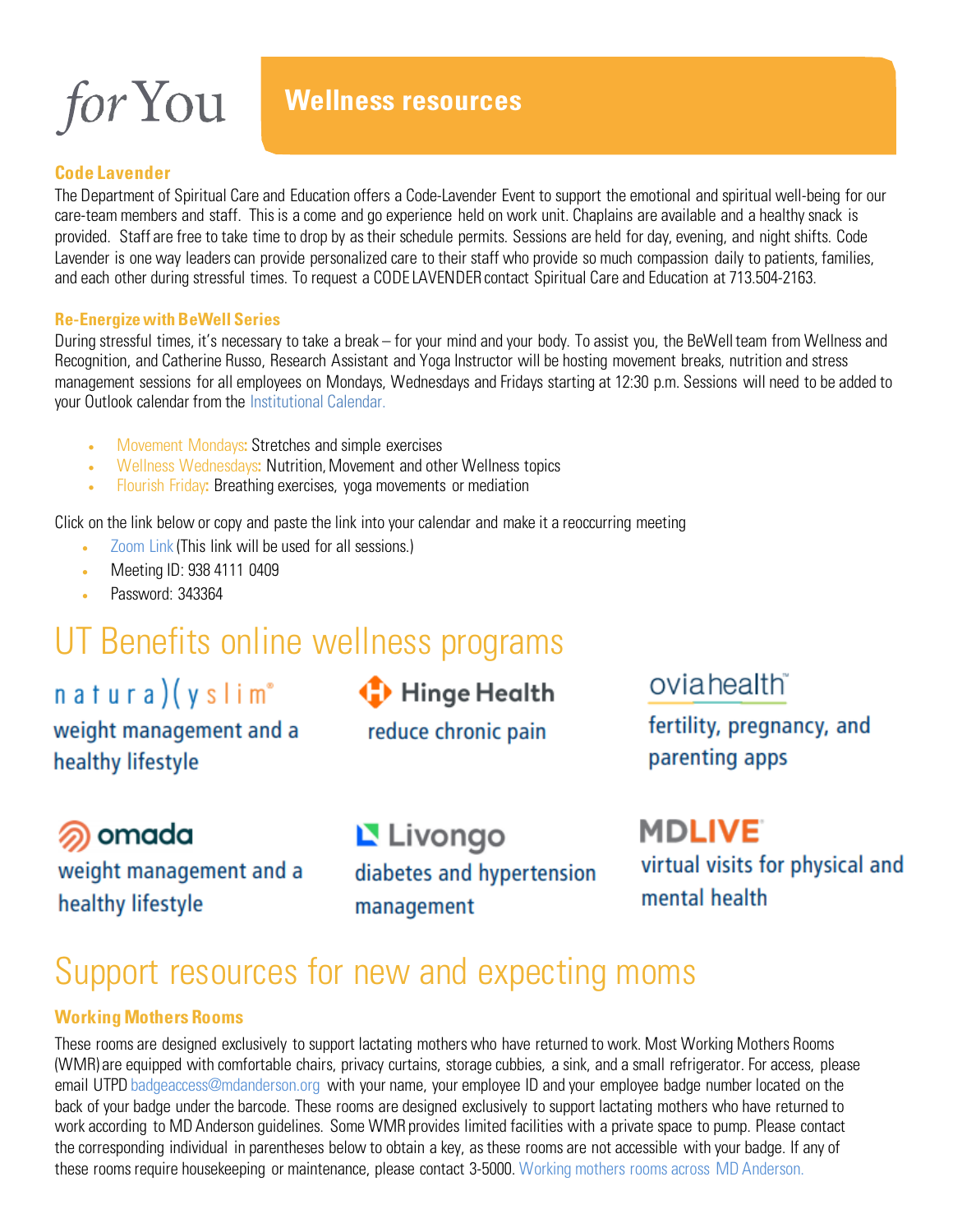

#### **UT Benefits Pregnancy and Breastfeeding Resources**

Benefits are available for breastfeeding counseling and support services obtained from covered health provider during pregnancy and/or during the post-partum period. Benefits include the purchase of manual or electric breast pumps, accessories and supplies, and the rental of hospital grade pumps. Please contact a BCBSTX Health Advocate at (866) 882-2034 for assistance with any questions.

#### **Working Moms Support Group**

Working from home while parenting young children creates many new and unique challenges. At the same time, moms on the frontlines and juggling childcare and/or pumping can be equally exhausting. You are not alone! Join us for our support group for working moms now provided virtually. Facilitated by Wellness and Recognition and the EAP.

 $3<sup>rd</sup>$  Wednesday of each month 12:00 pm  $-$  1:00 pm [Click here to join the Zoom meeting](https://mdacc.zoom.us/j/92732774616?pwd=REY1YnQ2ZnVVem1CRkhuaHl2WGVvQT09)

#### **The Lactation Foundation**

Provides breastfeeding support, classes and assistance through certified lactation consultants at no cost. [Click here to learn more.](https://med.uth.edu/lactation-foundation/)

## Education and remote working and learning services

#### **Tuition Assistance Program (TAP)**

The Tuition Assistance Program (TAP) provides limited, non-taxable reimbursement to qualified employees for undergraduate, graduate, and certification program costs and tuition, books and required fees up to \$5,250 per calendar year. For more information, please email [tap@mdanderson.org.](mailto:tap@mdanderson.org)

#### **Virtual coaching**

During this time, the Leadership Institutive is offering on-demand coaching with trained coaches. They will work with you on addressing specific needs, boosting confidence, and leveraging your strengths toward your future. If you're interested, please reach out to the [LeadershipInstitute@mdanderson.org.](mailto:LeadershipInstitute@mdanderson.org)

#### **Productivity and organization support**

[Productivity](https://inside.mdanderson.org/about-mdacc/leadership-institute/productivity-and-organization.html) is an important aspect of self-management of your career and personal life. To help manage the deluge of information and work, an in-house professional organizer is available to assist MD Anderson employees with productivity and organizing issues. Productivity and organizing services include digital file management, calendar management, using technology tools effectively, virtual department and group presentations on productivity, organizing and other related topics. For more information, please Janice Simon, within the Leadership Institute, at [jsimon@mdanderson.org.](mailto:jsimon@mdanderson.org)

### Onboarding new team members

- $\Box$  Contact your new employee via email and phone call to welcome him/her to your team.
- $\Box$  Create an onboarding schedule to be shared with required stakeholders (see sample schedule)
- □ Send an email to the team making them aware of the new hire. Ask them to send welcoming message upon his/her first day.
- □ Coordinate computer and telecommunication needs, including remote access for working offsite with [IT Services.](https://inside.mdanderson.org/departments/it-services/how-do-i---main-page.html) If coordinated ahead of time, Human Resources Onboarding may be able to facilitate the process upon his/her check in.
- Assign a team member to act as your new employee's onboarding mentor. The onboarding mentor may also contact the new Employee to welcome him/her to the team.
- Create and upload training resources accessible to your new employee via [Box.com. N](https://inside.mdanderson.org/news-communications/employee-notes/2015-articles/08-august/box-com.html)ew hires don't always feel comfortable reaching out to peers so having a content management system is an essential part of a successful strategy for working remotely.
- Review [New Employee Orientation Policy](http://inside.mdanderson.org/institutionalpolicy/ADM0269) and complete the [Department Orientation Checklist](http://inside3.mdanderson.org/apps/ipp/published/attachments/ATT0384.doc)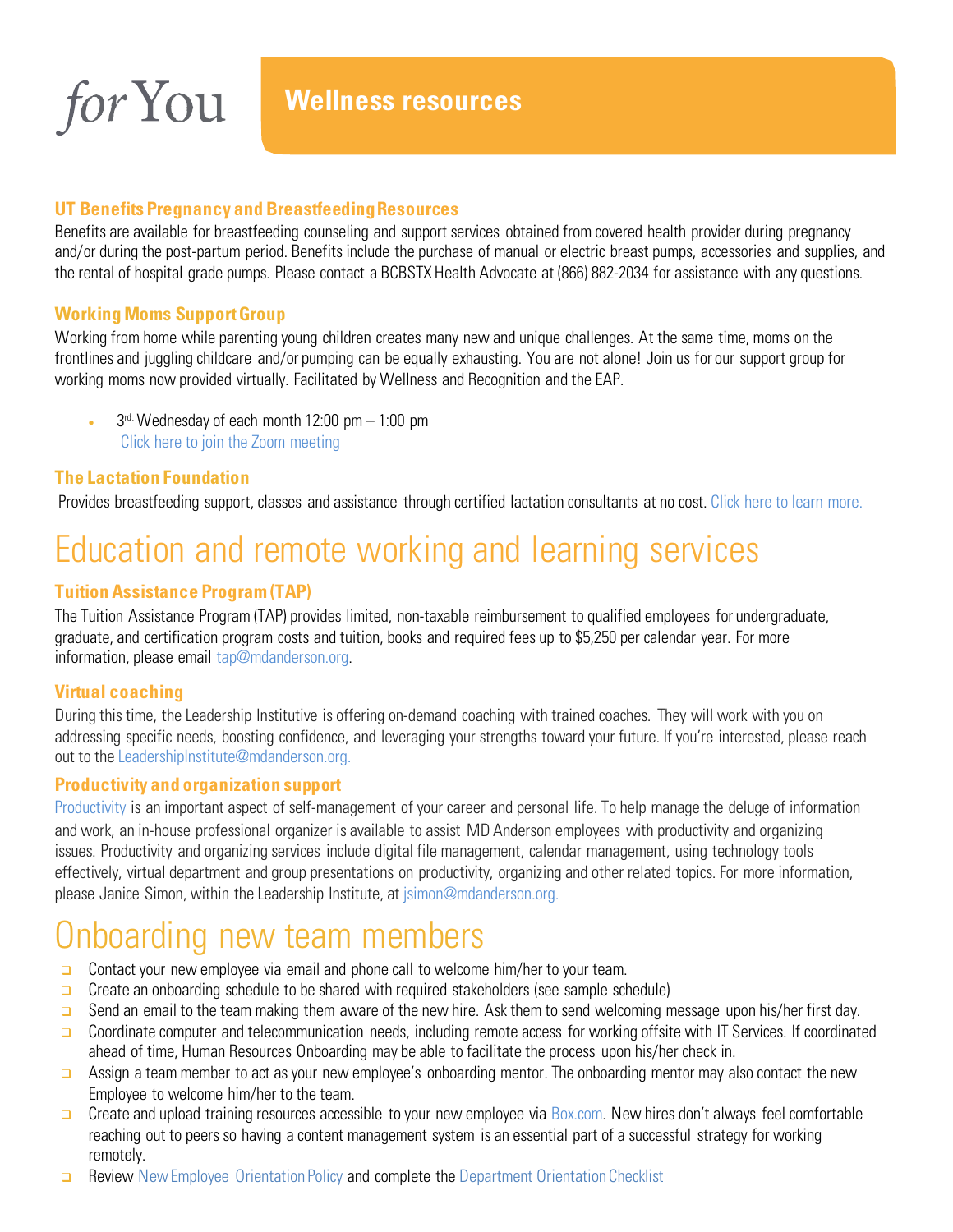for You

### **Wellness resources**

## Virtual learning resources

#### Resources for employees

#### **Onboarding Assistance**

- [New to MD Anderson](https://inside.mdanderson.org/humanresources/new-to-md-anderson/welcome/index.html)
- [IT Resources](https://inside.mdanderson.org/departments/information-services/index.html)

#### **Training Options**

#### Videos:

- [Working Successfully Remotely](https://inside.mdanderson.org/departments/information-services/index.html)
- [Balance Personal and Professional Lives](http://mdanderson.learn.taleo.net/Page/258/?sessionid=3-434FCA6C-1891-4797-A00A-53B7E03E862B)
- [Using Technology to Connect and Collaborate](https://mdanderson.learn.taleo.net/login.asp?id=178410178410&amp%3Bamp%3Bamp%3Bamp%3Brequestedurl=%2fPage%2f258%2f%3fsessionid%3d3-434FCA6C-1891-4797-A00A-53B7E03E862B%26deepLink%3d1%26sessionid%3d3-F71BF6A4-A257-4875-8665-23C7AED36AE0%26id%3d178410%26sessionid%3d3-65AFEED8-A29B-4907-8229-D34A82743756%26id%3d178410)

#### Presentations:

- [Working Successfully Remotely](http://mdanderson.learn.taleo.net/files/powerpoint/Panel_Series___Working_Successfully_Remotely_6.25.2020.pptx)
- [Balance Personal and Professional Lives](https://mdanderson.learn.taleo.net/login.asp?id=178410178410&amp%3Bamp%3Bamp%3Bamp%3Brequestedurl=%2fPage%2f258%2f%3fsessionid%3d3-434FCA6C-1891-4797-A00A-53B7E03E862B%26deepLink%3d1%26sessionid%3d3-8E6C1F14-995C-426F-8423-B254418C85F5%26id%3d178410%26sessionid%3d3-1B549780-CE31-467C-BEE0-7A9206118FE3%26id%3d178410)
- [Using Technology to Connect and Collaborate](http://mdanderson.learn.taleo.net/Page/258/?sessionid=3-434FCA6C-1891-4797-A00A-53B7E03E862B)

#### Books, Courses, Materials:

- Making a Success of Managing and Working **Remotely**
- To-Not-Do-List: The Working From Home **Edition**
- Tips for Maintaining Balance While Working **Remotely**
- Exploring Virtual Collaboration
- Contributing as a Virtual Team Member

#### **Diversity and Inclusion Discussions** Videos:

• [Inclusify Video](https://mediaplayer.mdanderson.edu/video-full/1F55E857-8DEA-468F-A335-E470784A5C52)

#### Books, Courses, Materials:

- [Inclusify Slides](https://inside.mdanderson.org/about-mdacc/leadership-institute/files/inclusify-presentation---s-johnson.pdf)
- [Working Remotely: Fostering Belonging and](http://mdanderson.learn.taleo.net/files/powerpoint/Panel___Remote_Work_Series_Belonging_and_Inclusion_6.16.20.pptx) [Inclusion](http://mdanderson.learn.taleo.net/files/powerpoint/Panel___Remote_Work_Series_Belonging_and_Inclusion_6.16.20.pptx)

#### **Social Activities**

- [Virtual Games and Employee Wellness Ideas](http://mdanderson.learn.taleo.net/files/pdf/Social_Activities_Virtual_Games.pdf)
- [Scavenger Hunt](http://mdanderson.learn.taleo.net/files/pdf/Social_Activities_Scavenger_Hunt.pdf)
- [Matching](http://mdanderson.learn.taleo.net/files/pdf/Social_Activities_Matching_Game.pdf) Game

#### **Technology Tools**

• [Virtual meeting resources](https://inside.mdanderson.org/departments/it-services/how-do-i---virtual-meetings.html)

#### Resources for managers

#### **Training Options**

#### Videos:

- [Leading Remote Teams](http://mdanderson.learn.taleo.net/Page/258/?sessionid=3-434FCA6C-1891-4797-A00A-53B7E03E862B)
- [Working Successfully Remotely](http://mdanderson.learn.taleo.net/Page/258/?sessionid=3-434FCA6C-1891-4797-A00A-53B7E03E862B)
- [Measuring Productivity in a Virtual Environment](http://mdanderson.learn.taleo.net/Page/258/?sessionid=3-434FCA6C-1891-4797-A00A-53B7E03E862B)
- [Using Technology to Connect and Collaborate](http://mdanderson.learn.taleo.net/Page/258/?sessionid=3-434FCA6C-1891-4797-A00A-53B7E03E862B)
- [Leading in a Remote Environment: Clinical Focus](http://mdanderson.learn.taleo.net/Page/258/?sessionid=3-434FCA6C-1891-4797-A00A-53B7E03E862B)

#### Presentations:

- [Leading Remote Teams Slides](http://mdanderson.learn.taleo.net/files/powerpoint/Virtual_Panel_Leading_Remote_Teams.pptx)
- [Working Successfully Remotely Slides](http://mdanderson.learn.taleo.net/files/powerpoint/Panel_Series___Working_Successfully_Remotely_6.25.2020.pptx)
- [Measuring Productivity in a Virtual Environment Slides](http://mdanderson.learn.taleo.net/files/powerpoint/Panel___Measuring_Productivity_7.9.2020.pptx)
- [Using Technology to Connect and Collaborate Slides](http://mdanderson.learn.taleo.net/files/pdf/Virtual_Remote_Work_Summer_Panel___Remote_Work_Technologies.pdf)
- [Leading in a Remote Environment:](http://mdanderson.learn.taleo.net/files/powerpoint/LEADing_in_a_Remote_Environment___a_Clinical_Focus_7.23.2020.pptx) Clinical Focus Slides

#### Books, Courses, Materials:

- [Leading Remote Teams Q&A](http://mdanderson.learn.taleo.net/files/pdf/remote_work_webinar___leading_remote_teams_qa.pdf)
- Making a Success of Managing and Working Remotely
- Establishing Effective Virtual Teams
- Facing Virtual Team Challenges

#### **Diversity and Inclusion Discussions**

- Videos:
- [Inclusify Video](https://mediaplayer.mdanderson.edu/video-full/1F55E857-8DEA-468F-A335-E470784A5C52)
- [Fostering Inclusion and Connection](http://mdanderson.learn.taleo.net/Page/258/?sessionid=3-434FCA6C-1891-4797-A00A-53B7E03E862B)

#### Books, Courses, and Materials:

- [Preparing Agendas and Questions around Racism](http://inside.mdanderson.org/about-mdacc/diversity-council/files/conversation-agenda---race-and-inclusion.docx)
- [Inclusify Slides](https://inside.mdanderson.org/about-mdacc/leadership-institute/files/inclusify-presentation---s-johnson.pdf)
- [Inclusify Discussion](https://inside.mdanderson.org/about-mdacc/leadership-institute/files/inclusifydiscussion-johnson.pdf)
- [Working Remotely: Fostering Belonging and Inclusion](http://mdanderson.learn.taleo.net/files/powerpoint/Panel___Remote_Work_Series_Belonging_and_Inclusion_6.16.20.pptx)
- [Fostering Inclusion and Connection Slides](http://mdanderson.learn.taleo.net/files/pdf/remote_work_webinar___inclusion_qa.pdf)

#### **Engagement Activities**

- [Virtual Games and Employee Wellness Ideas](http://mdanderson.learn.taleo.net/files/pdf/Social_Activities_Virtual_Games.pdf)
- [Scavenger Hunt](http://mdanderson.learn.taleo.net/files/pdf/Social_Activities_Scavenger_Hunt.pdf)
- [Matching Game](http://mdanderson.learn.taleo.net/files/pdf/Social_Activities_Matching_Game.pdf)

#### **Technology Tools**

• [Virtual meeting resources](https://inside.mdanderson.org/departments/it-services/how-do-i---virtual-meetings.html)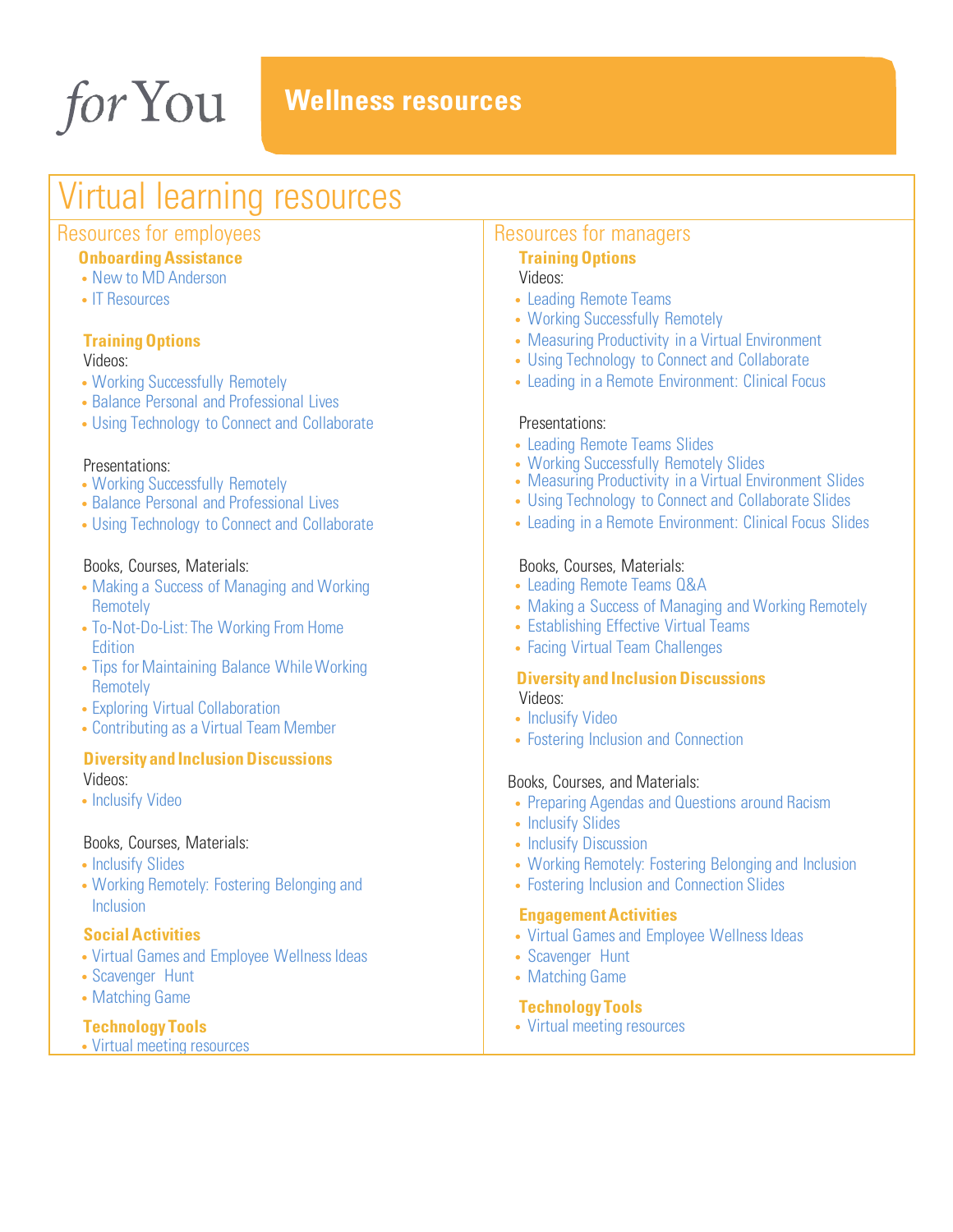## <span id="page-11-0"></span>Strategies to mitigate stress and burnout

#### Common manifestations of burnout and chronic stress

- Poor sleep
- Fatigue/Low energy/Lack of motivation
- Frustration/Poor tolerance/Irritability/Anger
- Depression/Sadness and Anxiety
- Isolation/Withdrawal
- Feeling overwhelmed
- Burnout/Compassion Fatigue
- Poor concentration/Focus

#### Here are some practical strategies to mitigate stress and burnout and help you to thrive.

- Fuel your mind with positive information from interesting podcasts, entertaining books and uplifting news stories.
- Focus on growth activities that will allow you to bounce back and remember this time fondly.
- Find hope in seeking the stories with light and strength That are all around us.
- Welcome vulnerability, because as a human being, you will be emotionally impacted as a part of our shared experience.
- Create space for your feelings and emotions through journaling or daily reflection.
- Bring attention to your body; reduce your stress.
- Reduce denial, which is a natural enemy of growth and acceptance.
- Implement a routine for your work and personal activities, and make sure to create separation between them.
- Introduce self-care strategies to your daily routine.
- Permit yourself to feel lousy
- Set up routines and structure time
- Stay virtually connected to others (e.g., family, friends, and peers)
- Get outside
- Take time off

#### Things to consider

- Internet speed  $-$  You may need to increase speed and capacity with more Zoom calls for more people in the house at one time. You may need to switch companies.
- Support/Assistance for remote school while homeworking
- Work schedule/Demands Talk with your supervisor and adjust schedule, if possible.
- Home set-up/"Office space" Consider for each person in the house – kids too.
- Nothing is normal now accept it.

#### Be aware of safety concerns

- Increased errors due to symptoms
- Missed deadlines
- Taking shortcuts

## How to address schooling at home

Plan but remain in "the now" present moment and practice mindfulness. It also helps to have the following in place:

#### Structure for home, work and family

- Identify study/workspace(s)
- Discuss do not disturb policy, closed-door, knock gently when open, wait for a response
- Set and discuss rules, limits and boundaries for studying and working at home
- Build-in breaks, observe lunchtimes and step away from the laptop to refresh yourself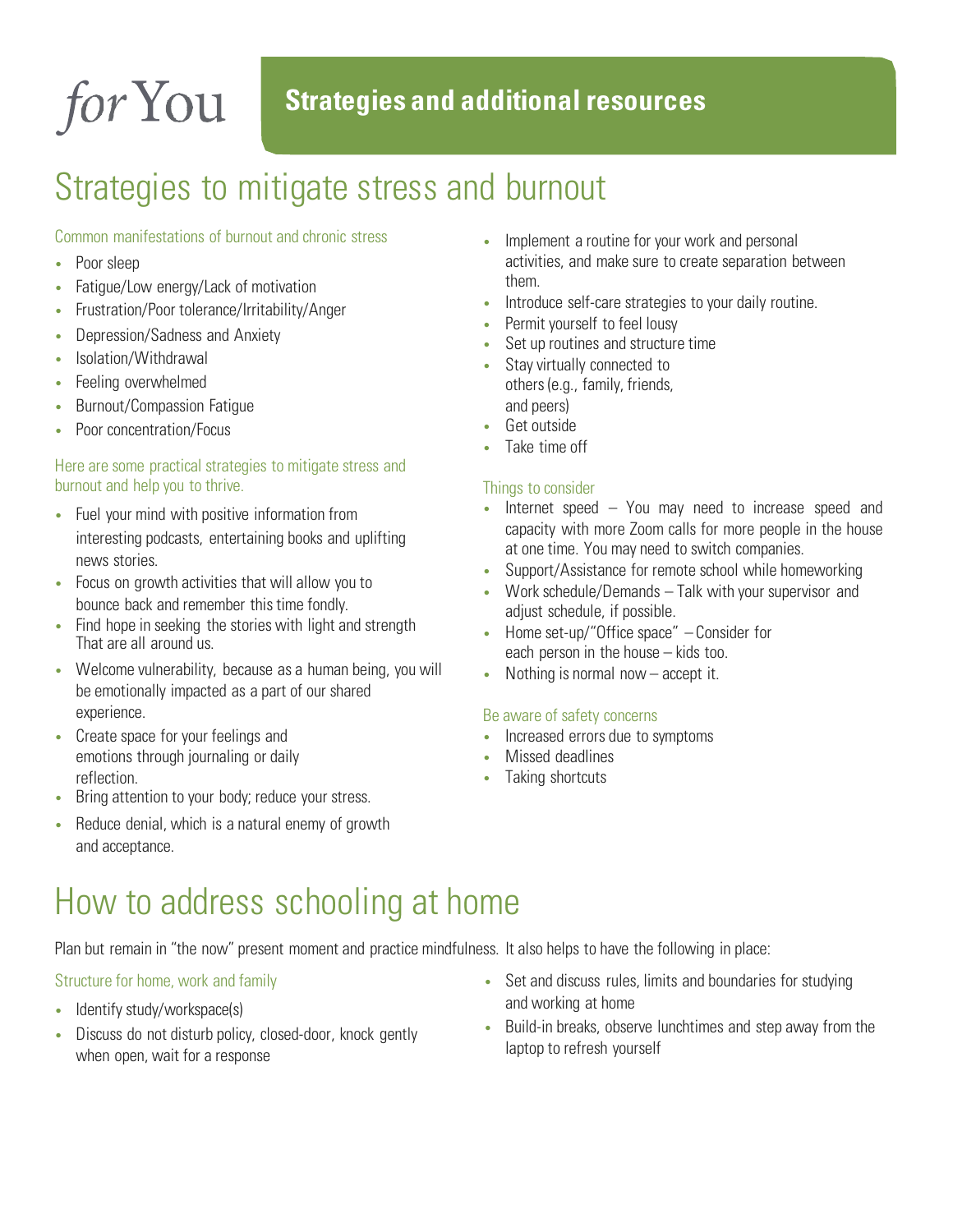#### How to address schooling at home: Establish a routine for work, home and family

- What time does study/work start and/or stop? Be consistent about these times.
- Remain flexible (things come up) while adhering to start/stop times as often as possible.
- Make time to spend with family and friends, and think about activities to engage in with them; scavenger hunt, board games, video chats, etc.
- Determine when you and family "power down" from electronic devices (i.e., during dinner, family time and 1- hour before bedtime.

#### Tips to help you develop extraordinary resilience

- Actually "disconnect" when you leave the office
- If you're trying to build resilience at work, you need adequate internal and external recovery periods
- If you really want to build resilience, you can start by strategically stopping.

Adapted from [Resilience is About How You Recharge](https://hbr-org.cdn.ampproject.org/c/s/hbr.org/amp/2016/06/resilience-is-about-how-you-recharge-not-how-you-endure)  [Not How You Endure](https://hbr-org.cdn.ampproject.org/c/s/hbr.org/amp/2016/06/resilience-is-about-how-you-recharge-not-how-you-endure)

Listed below are helpful resources to assist employees:

#### Mental health resources

- COVID-19 Mental Health Line, (833) 251-7544
- National Alliance [On Mental Illness, \(7](https://namigreaterhouston.org/)13) 970-4483
- **[Grief Share Group](https://www.griefshare.org/)**
- **[Divorce Care Group](https://www.divorcecare.org/)**

#### Crisis resources

- Local Emergency 9-1-1
- Suicide Prevention Lifeline, (800) 273-8255
- SAMHSA Disaster Helpline, (800) 985- 5990
- LGBT 24 Hour Helpline, (713) 529-3211

#### Additional MD Anderson resources

- Employee Health, (713) 745-6900
- UT Police Department, (713 ) 792-2890
- Legal Assistance (EAP), (713) 745-6901

#### Identify, acknowledge discuss and normalize feelings

- Identify feelings of loss of social interactions, events and rituals. Loss of graduation, birthday or anniversary events, and other milestone celebrations.
- Acknowledge you and your children are experiencing stress.
- Check-in with each family member on a regular basis. Understand your teens/young adults may feel they are being robbed of their youth, rite of passage.
- Address possible feelings of stigma/shame if you and/or a Family member has tested positive. Exercise self-empathy and self-compassion. Practice positive self-affirmations. Identify and maintain supports.

- [Alcoholics Anonymous](https://www.aa.org/)
- [Narcotics Anonymous](https://www.na.org/meetingsearch/)
- [In The Rooms](https://www.intherooms.com/home/)
- Refuge Recovery
- Mobile Crisis Team MCOT, (713) 970-7520
- Domestic Violence Hotline, (713) 528-7273
- United Way Helpline, (713) 957-4357
- COVID-19 Employee Reporting, (713) 792-6843
- [MD Anderson Caring Fund](https://inside.mdanderson.org/about-mdacc/caring-fund/index.html)